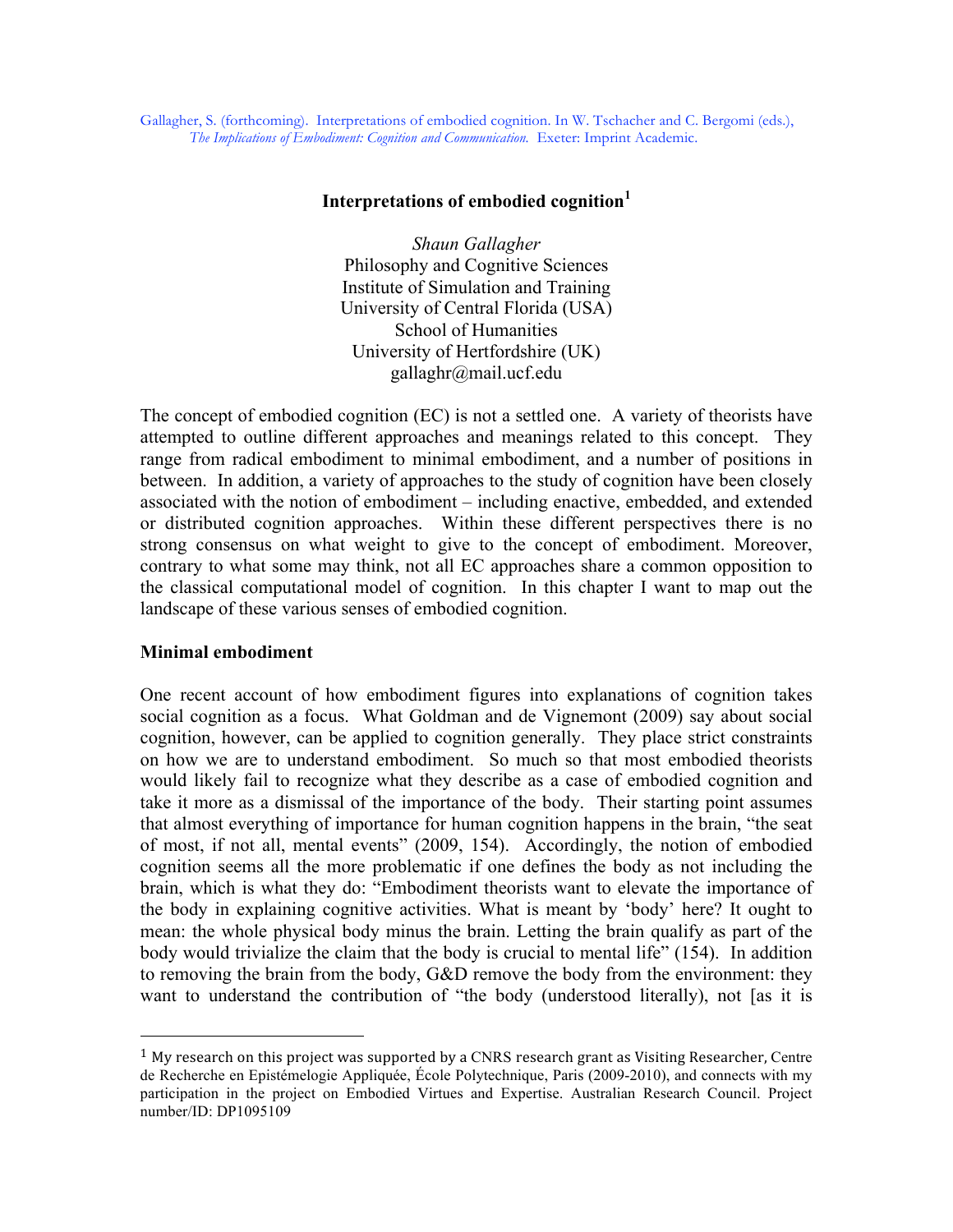related] to the situation or environment in which the body is embedded" (154). A core claim in EC, however, is that the body *cannot be uncoupled from its environment. <sup>2</sup>* It would be difficult to find any EC theory that defines the body as this "literal," and literally dead, brainless thing.

G&D further rule out anatomy and body activity (actions and postures) as trivial rather than important or constitutive contributors to cognitive processes. They are thus left with, as they put it, "sanitized" body representations. They regard the concept of body-formatted representations ("B-formats") as "the most promising" concept for promoting
 an
EC
 approach
 (155). Unfortunately, they explain, there is no consensus about what B-formats are and their role in cognition is still under debate. It seems clear, however, that G&D consider B-formatted representations to be brain states (in the context of social cognition they involve mirror neuron activation [156]), and as such, they do what many theorists do: they reduce embodiment to a set of neuronal processes. Although it's not clear how the reduction of the body to a set of brain processes remains consistent with their earlier elimination of the brain as part of what embodiment means, this strategy really brings us back to a model that is not inconsistent with the classical computational (CC) one that EC opposes, or at the very lease it gives us an internalist view that is not inconsistent with the bodiless brain-in-a-vat conception of cognition.

G&D thus define embodiment and frame the problem in a way that precludes any significant contribution from the body. In doing so, they ignore the fact that EC challenges the very framework that they adopt. G&D nonetheless present a clear challenge to EC, and they make it specific by providing a list of questions that EC theorists should answer in order to clarify their claims, and to help those who are not quite sure. Here is their list (p. 158).

- 1. Which interpretation of embodiment do they have in mind?
- 2. Which sectors of cognition, or which cognitive tasks, do they say are embodied; and how fully does each task involve embodiment?
- 3. How does the empirical evidence support the specific embodiment claims under the selected interpretation(s)?
- 4. How do the proffered claims depart substantially from CC?

Since a number of versions of EC reject representationalist theories of cognition, we can add a fifth question, closely related to (4).

5. Do mental representations play a role in this version of EC?

 $\overline{a}$ 

We can use these questions to guide our topographical survey, and we can start by asking them of G&V's "most promising" but minimal conception of EC. (1) They suggest a minimal interpretation which frames embodiment in terms of sanitized brain processes. (2) Accordingly, they suggest it applies to some (but not all) aspects of social cognition, and not much else. As they say, "It
is
doubtful,
however,
that
such
a
thesis can be generalized" (158). On their view, B-formatted representations (perhaps

<sup>2</sup>E.g., "Given that bodies and nervous systems co-evolve with their environments, and only the behavior of complete animals is subjected to selection, the need for … a tightly coupled perspective should not be surprising" (Beer, 2000). Also see Brooks (1991); Chemero (2009), Chiel and Beer (1997).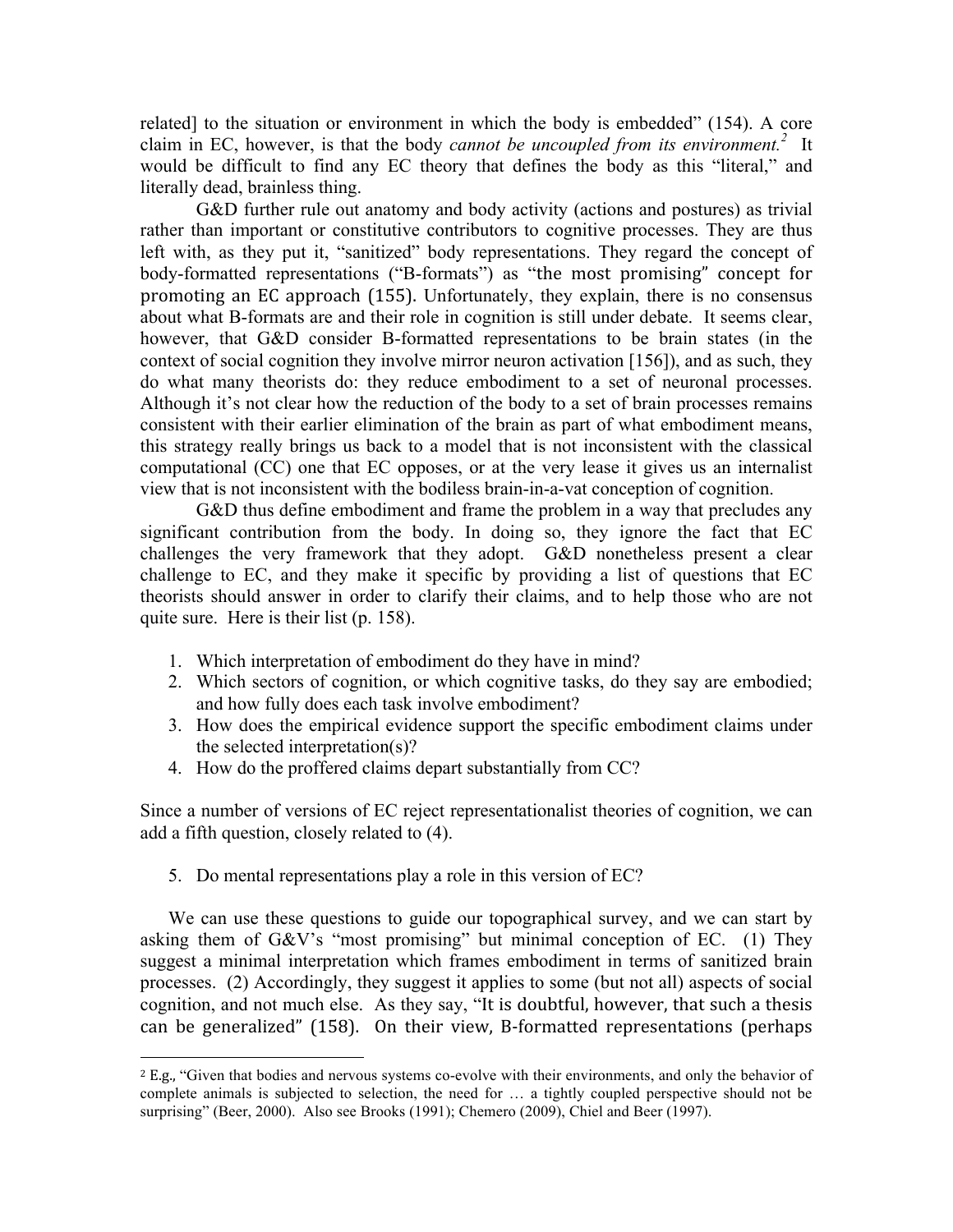mirror neuron activation) may feed a cognitive simulation process. (3) The empirical evidence is tied to MN research, and evidence that lesions that affect Bformatted representations "interfere with action and emotion recognition" (p. 156). (4) Although this minimal version of EC seems relatively consistent with CC, since social cognition is not "pervasively embodied," G&V suggest that CC never anticipated the "low-level nature" of B-representations. (5) This version of EC is strongly representational.

### **Biological embodiment: anatomy, chemistry, and movement**

In contrast to G&D, who rule out anatomy and bodily movement as important, non-trivial factors for cognition, other theorists suggest that anatomy and movement are important contributors to the shaping of cognition prior to brain processing (pre-processing) and subsequent to brain processing (post-processing) of information in the cognitive system (e.g., Chiel and Beer 1997; Shapiro 2004; Straus 1966; see Gallagher 2005a). Embodiment in this case means that extra-neural structural features of the body shape our cognitive experience. For example, the fact that we have two eyes, positioned as they are, delivers binocular vision and allows us to see the relative depth of things. Similar things can be said about the position of our ears and our ability to tell the direction of sound. As Shapiro puts it, "the point is not simply [or trivially] that perceptual processes fit bodily structure. Perceptual processes *depend on and include* bodily structures" (2004, 190).

Our sensory experience also depends on the way our head and body move, as we see in the case of parallax (Churchland, Ramachandran and Sejnowski 1994; Shapiro 2004). Furthermore, our motor responses, rather than fully determined at brain-level, are mediated by the design of muscles and tendons, their degrees of flexibility, their geometric relationships to other muscles and joints, and their prior history of activation (Zajac 1993). Movement is not always centrally planned; it is based on a competitive system that requires what Andy Clark terms 'soft assembly'. The nervous system learns 'to modulate parameters (such as stiffness [of limb or joint]) which will then *interact* with intrinsic bodily and environmental constraints so as to yield desired outcomes' (Clark 1997: 45).

Many of these insights are still cast in terms of information processing, and as such may be consistent with the general principles of classical cognitivism. As Shapiro notes: "steps in a cognitive process that a traditionalist would attribute to symbol

manipulation
might,
from
the
perspective
of
EC,
emerge
from
the
physical
attributes
of
the body"
(2007,
p.
340).

 In
addition,
even
if
 the
body
is
doing
some
of
 the
work,
cognitivists could easily claim that pre-processing is in fact feeding the more central processing that is certainly more constitutive of cognition, just as post-processing is to some degree determined by instructions from the brain as central processor.

More holistic, proprioceptive and emotion-related processes, however, may be more challenging to the classical conception. There is good empirical evidence that they have a profound effect on perception and thinking. For example, vibration-induced proprioceptive patterns that change the posture of the whole body are interpreted as changes in the perceived environment (Roll and Roll 1988: 162). Proprioceptive adjustments of the body schema can help to resolve perceptual conflicts (Harris 1965: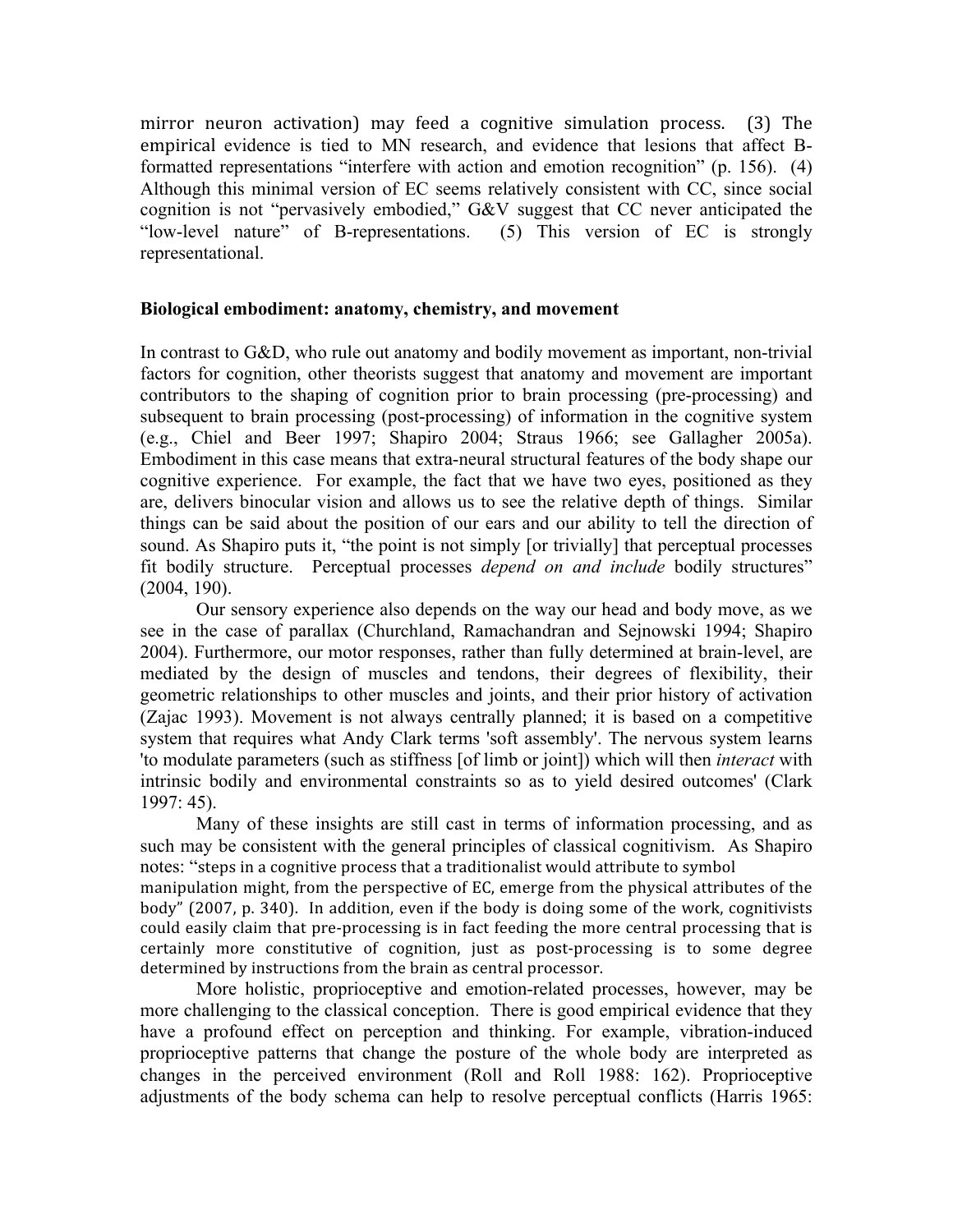419; Rock and Harris 1967). Experimental alterations of the postural schema lead to alterations in space perception and perceptual shifts in external vertical and horizontal planes (Bauermeister 1964; Wapner and Werner 1965). Likewise hormonal changes – changes in body chemistry – as well as visceral and musculoskeletal processes, can bias perception, memory, attention, and decision-making (Damasio 1994; Bechara et al. 1997; Gallagher 2005; Shapiro 2004). The regulation of body chemistry is not autonomous from cognitive processes, and vice versa. "Body regulation, survival, and mind are intimately interwoven" (Damasio, 1994, p. 123).

On this reading of EC, the classic computational/functionalist thought experiment of the brain-in-the-vat completely fails. The claim that cognitive function and experience would be the same, or even similar to a fully embodied subject, if the appropriate inputs were delivered to a disembodied brain in a vat fails to take into consideration the contributions of body performances. As pointed out by a number of theorists, the experimenters would have to replicate everything that the biological body delivers in terms of pre-and post-processing, hormonal and neurotransmitter chemistry, and emotional life. Thus, as Damasio suggests, this would require the creation of a body surrogate "and thus confirm that 'body-type inputs' are required for a normally minded brain after all" (1994, p. 228; also see Gallagher 2005b; Cosmelli and Thompson 2007).

### **The body as semantic engine**

Not only does the structure, composition, and motor abilities of the body determine how we experience things, they also determine what we experience, and how we understand the world. Various experiments show that how we are moving or posturing ourselves (e.g., pushing away vs. pulling toward) will affect our evaluations of target objects (e.g., Cacioppo, Priester & Bernston 1993; Chen & Bargh 1999). Shapiro builds on observations made by French (1990) about the kind of cognitive associations we might make if our bodies were different. If our eyes were located on our knees, for example, it would not only change our spatial perspectives, it would create differences in our conceptual associations. We might associate crawling on the floor with torture (Shapiro 2004, 195).

Lakoff and Johnson, drawing primarily on cognitive and experimental linguistics and cultural anthropology, but also citing psychological, neuroscientific, and cognitive science research on mental rotation, mental imagery, gestures, and sign language, have famously argued that our conceptual life begins in spatial and motor behaviors and derives meaning from bodily experience (Johnson 2010; Lakoff, in press). Accordingly, the "peculiar nature of our bodies shapes our very possibilities for conceptualization and categorization" (Lakoff and Johnson 1999, p. 19). For them, the specific mechanism that bridges embodied experience and conceptual thought is metaphor.

Metaphors are built on basic and recurring image-schemas such as front-back, inout, near-far, pushing, pulling, supporting, balance, etc., and the basic image-schemas are built on bodily experience (1999, p. 36). Thus, "the concepts of *front* and *back* are bodybased. They make sense only for beings with fronts and back. If all beings on this planet were uniform stationary spheres floating in some medium and perceiving equally in all directions, they would have no concepts of *front* and *back*" (1999, p. 34). Similar things can be said for *up*-*down*, and so forth. These basic image-schemas then shape,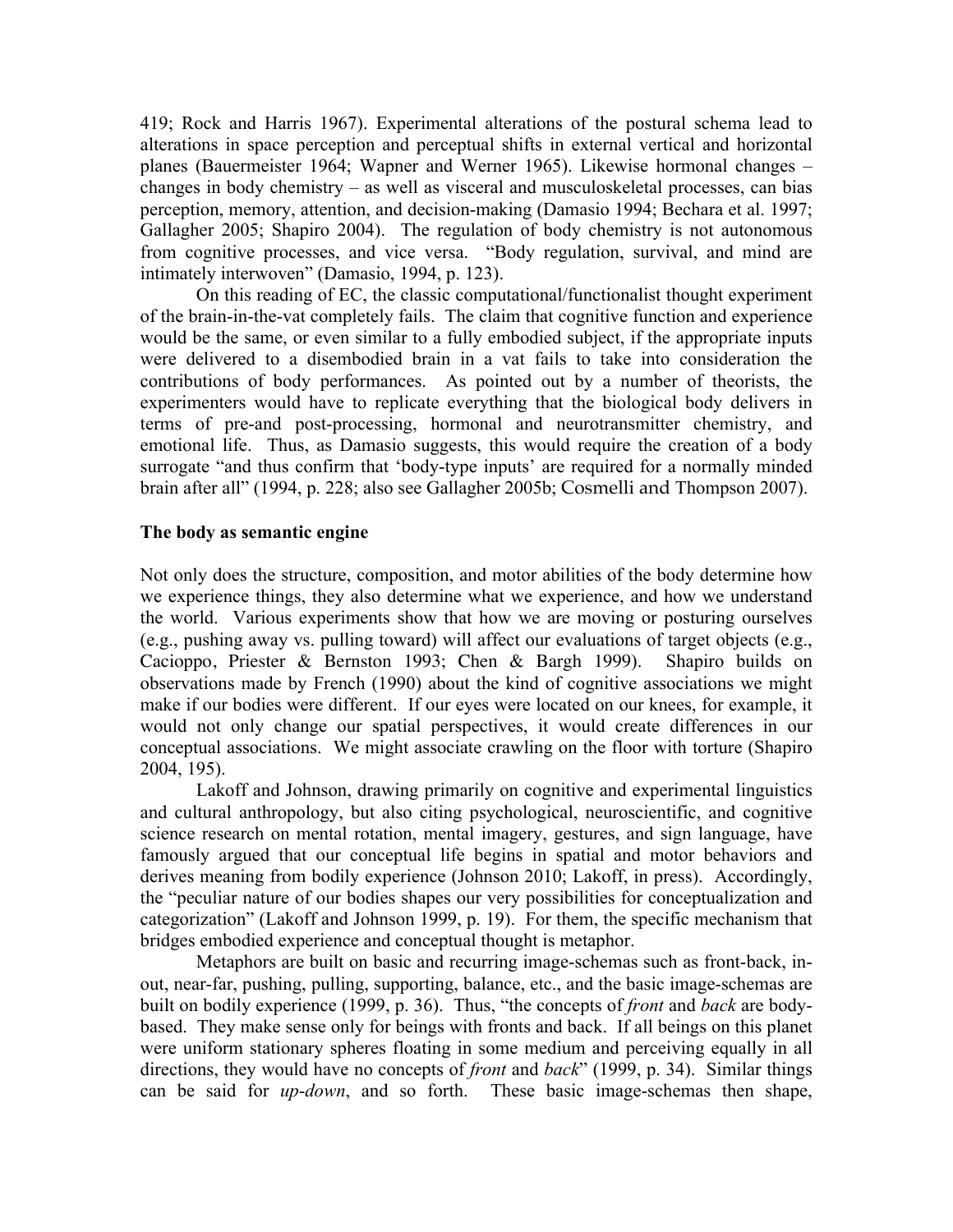metaphorically, our abstract conceptual thought in relation to planning and decisionmaking, for example. Thus, justice is conceived in terms of balance; virtue is conceived in terms of being upright; planning for the future is conceived in terms of up and forward – "What's up?" "What's coming up this week?" The *in* and *out* body-schema, and the containment metaphor, for example, range over a vast set of metaphors and concepts, from the close to literal: 'John went out of the room', to the abstract: 'She finally came out of her depression', or 'I don't want to leave any relevant data out of my argument', to the logically abstract, such as the law of the excluded middle in logic (Johnson 1987). This view has been extended to explanations of mathematical concepts as well (Lakoff and Núñez 2000).

At least in some respects, the embodied view taken up by Lakoff and Johnson involves neural embodiment. "An embodied concept is a neural structure that is part of, or makes use of the sensorimotor system of our brains. Much of conceptual inference is, therefore, sensorimotor inference" (1999, p. 20). Although generally the Lakoff-Johnson view is taken to be consistent with a connectionist view, on at least one interpretation (Zlatev 2010) their position is not inconsistent with classical cognitivism. Yet, consistent with more enactive views of cognition, they eschew strong representationalism.

As we said in *Philosophy in the Flesh*, the only workable theory of representations is one in which a representation is a flexible pattern of organism-environment interactions, and not some inner mental entity that somehow gets hooked up with parts of the external world by a strange relation called 'reference'. We reject such classical notions of representation, along with the views of meaning and reference that are built on then. Representation is a term that we try carefully to avoid. (Johnson & Lakoff 2002: 249-250)

# **Embodied functionalism**

In some regards the notion of an embodied functionalism is either trite, since even functionalist systems need to be physically embodied, or contradictory, since one hallmark of functionalism is a certain indifference to the physicality that sustains the system (body neutrality, multiple realizability). The idea that functionalists should take notions of embodiment seriously, however, can be found in some discussions of the extended mind, e.g., Andy Clark (2008a), Wheeler (2005); Rowlands (2006; 2010). I'll focus on Clark as the main proponent of this view. On the one hand, Clark argues for a step back towards the idea of a minimal embodiment in the sense that he considers factors associated with anatomical determination and embodied semantics to be "trivial and uninteresting" rather than deeply "special" (2008b, 38). On the other hand, he defends the notion that the body plays an important role as part of the extended mechanisms of cognition. In this regard, the physical body functions as a non-neural vehicle for cognitive processes, in much the same general way that the physical processes of neurons do. The body is part of an extended cognitive system that starts with the brain and includes body and environment. As he puts it, "the
 larger
 systemic
 wholes, incorporating brains, bodies, the motion of sense organs, and (under some conditions)
 the
 information‐bearing
 states
 of
 non‐biological
 props
 and
 aids,
 may sometimes constitute the *mechanistic supervenience base* for mental states and processes"
(2008b,
38).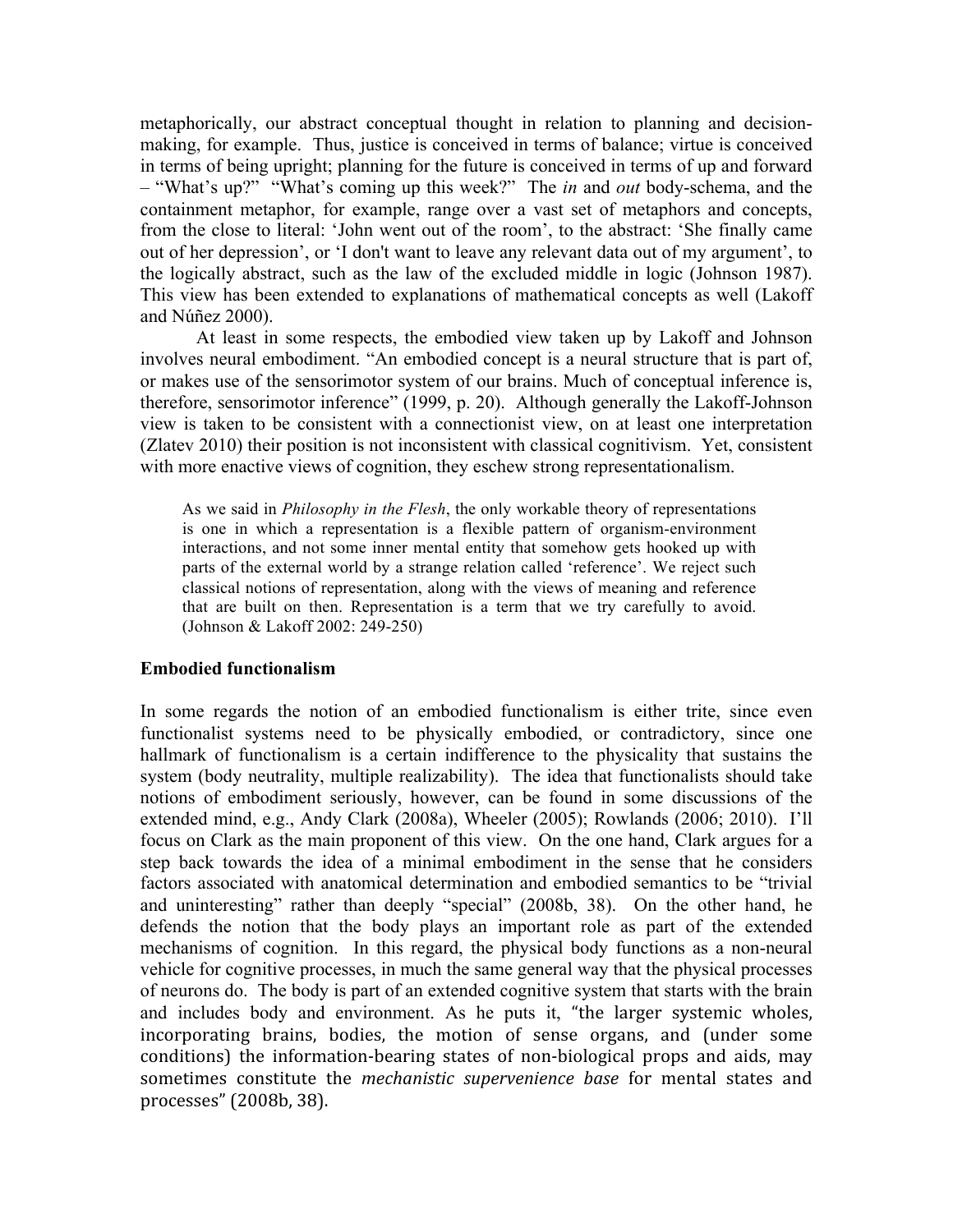This view is not to be confused with the idea that the (human) body offers certain determining constraints (sensory-motor contingencies) that make (human) experience unique, an idea associated with O'Regan and Noë's (2001) theory of enactive perception. Clark is not convinced that an animal with a very different body could not experience certain aspect of the spatial environment in exactly the same
way.
Rather,
different
bodies
can
compute
or
process
information
differently but still produce the same experience. The important thing for Clark (citing as evidence experiments by Ballard et al. 1997) is that part of the computing mechanism can include the body. In accomplishing certain tasks, for example, we could
 store
 task‐relevant
 information
 in
 our
 brain‐based
 memory
 system
 and consult the information in that store; alternatively, we could leave it the information in the environment where it is and simply use our bodies to perceptually consult it when needed. In the latter case, consistent with Rob Wilson's (1994) notion of 'exploitative representation' and 'wide computing', the perceiving body is playing a certain
computational
role
that
could
be
done
fully
"in
the
head";
the
body
does
this sort of thing frequently, and in effect operates as an "external" vehicle for cognition. As Clark (2007) makes clear, this view of an embodied extension of cognition (he calls it 'simple embodiment' [Clark 1999]) is also consistent with a robust representationalism for higher cognitive processes, as well as with a minimal representationalism (involving action-oriented representations) for action (see Clark
and
Grush
1999).

One way to split the difference between those who would argue for a special and essential role for embodiment and those who would give the body only a "simple" functional role, is to suggest that embodiment especially matters for phenomenal consciousness, but not for cognition. The same cognitive results supervening
 on
 specifically
 embodied
 processes
 may
 feel
 different
 or
 register differently in experience, while still being functionally equivalent in regard to cognitive
state.

Clark hesitates to accept this kind of division of labor. He argues that even for experience one should allow the possibility that the cognitive system will provide
"compensatory
downstream
adjustments"
that
would,
so
to
speak,
even
out differences in the experiential aspects that accompany cognition (Clark 2007). While there seems no strong reason to think this is the case (Clark cites no evidence to support this view), or even to think that it should be the case (after all, why should it matter that a frog's consciousness have the same phenomenal feel as a human's consciousness), there is some evidence against it. Wearing prism goggles changes visual experience by altering the angle of perspective on the visual field. A set of prism goggles may shift the visual field to the right by 40 degrees, or may even invert the visual field. It was once thought that the perceptual system eventually corrects for this distortion and the subject, who is initially disoriented, starts to experience
the
world
and
act
in
it
as
if
she
were
not
wearing
the
goggles.
That
would mean
that
the
visual
system
makes
compensatory
downstream
adjustments
at
brain level to restore visual-motor experience to our normal parameters. But this has been shown not to be the case (Linden et al. 1999). Subjects make important adjustments
in
their
motor
behavior,
but
their
visual
experience
remains
distorted. Prism glasses basically change the normal visual system at the basic bodily level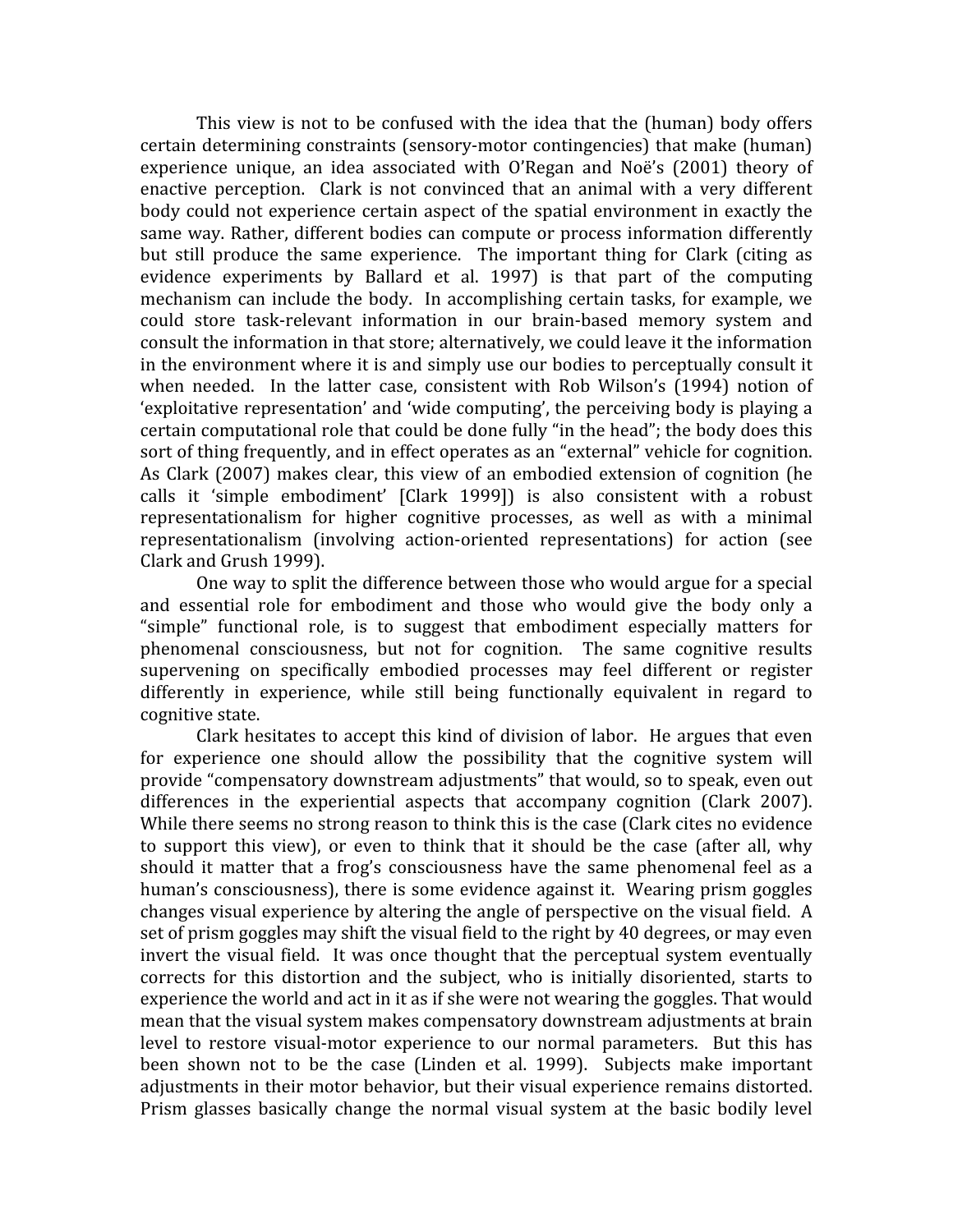(that
is,
 the
normal
workings
of
 the
physical
eye,
plus
 the
prism
glasses, would
be equivalent to a different eye structure). Brain-based processes that may allow us to adjust motor behavior to cope with this different visual experience, however, do not allow for a compensatory downstream adjustments that would restore upright visual experience. Even if this suggests that Clark might be wrong about the idea of compensatory
effects
with
respect
to
experience,
restoring
the
compromise
division of labor (functionalist cognition vs embodied consciousness) it was meant to challenge,
is
hardly
consistent
with
stronger
versions
of
EC.

# **Radical
embodiment**

Enactive
views
on
embodied
cognition
emphasize
the
idea
that
perception
is for action, and that this action-orientation shapes most cognitive processes. This approach often
 comes
 with
 strong
 calls
 to
 radically
 change
 our
 ways
 of
 thinking about the mind and doing cognitive science (e.g., Gallagher and Varela 2003; Thompson
2007;
Thompson
and
Varela
2001;
Varela,
Thompson,
and
Rosch
2001). Thompson and Varela (2001) agree on Clark's (1999) three-point summary of the enactive
view:

- (1) understanding the complex interplay of brain, body and world requires the tools and methods of nonlinear dynamical systems theory;
- (2) traditional notions of representation and computation are inadequate;
- (3) traditional decompositions of the cognitive system into inner functional subsystems or modules ('boxology') are misleading, and blind us to arguably better decompositions into dynamical systems that cut across the brain–body– world divisions.

(Thompson and Varela 2001, 418; also see Chemero 2009, 29).

Similar to Clark and the idea of extended cognition, enactive approaches argue that cognition is not entirely "in the head," but distributed across brain, body, and environment. In contrast to Clarke's functionalist view, however, enactive theorists claim that the (human) bodily processes shape and contribute to the constitution of consciousness and cognition in an irreducible and irreplaceable way. Specifically, on the enactive view, biological aspects of bodily life, including organismic and emotion regulation of the entire body, have a permeating effect on cognition, as do processes of sensori-motor coupling between organism and environment. Noë (2004; also see O'Regan and Noë 2001; Hurley 1998) developed a detailed account of enactive perception where sensory-motor contingencies and environmental affordances take over the work that had been attributed to neural computations and mental representations.

Thompson and Varela (2001) and Gallagher (2001; 2005a) add to this the dimension of intersubjective interaction, which, they regard, in contrast to Goldman and de Vignemont, as involving fully embodied processes that involve facial expression, posture, movement, gestures, and distinct forms of sensory-motor couplings. This is supported by developmental studies that suggest infants engage in embodied intersubjective practices from birth. Mirror neurons may contribute to "primary intersubjecive" processes (Trevarthen 1979), understood as part of the neural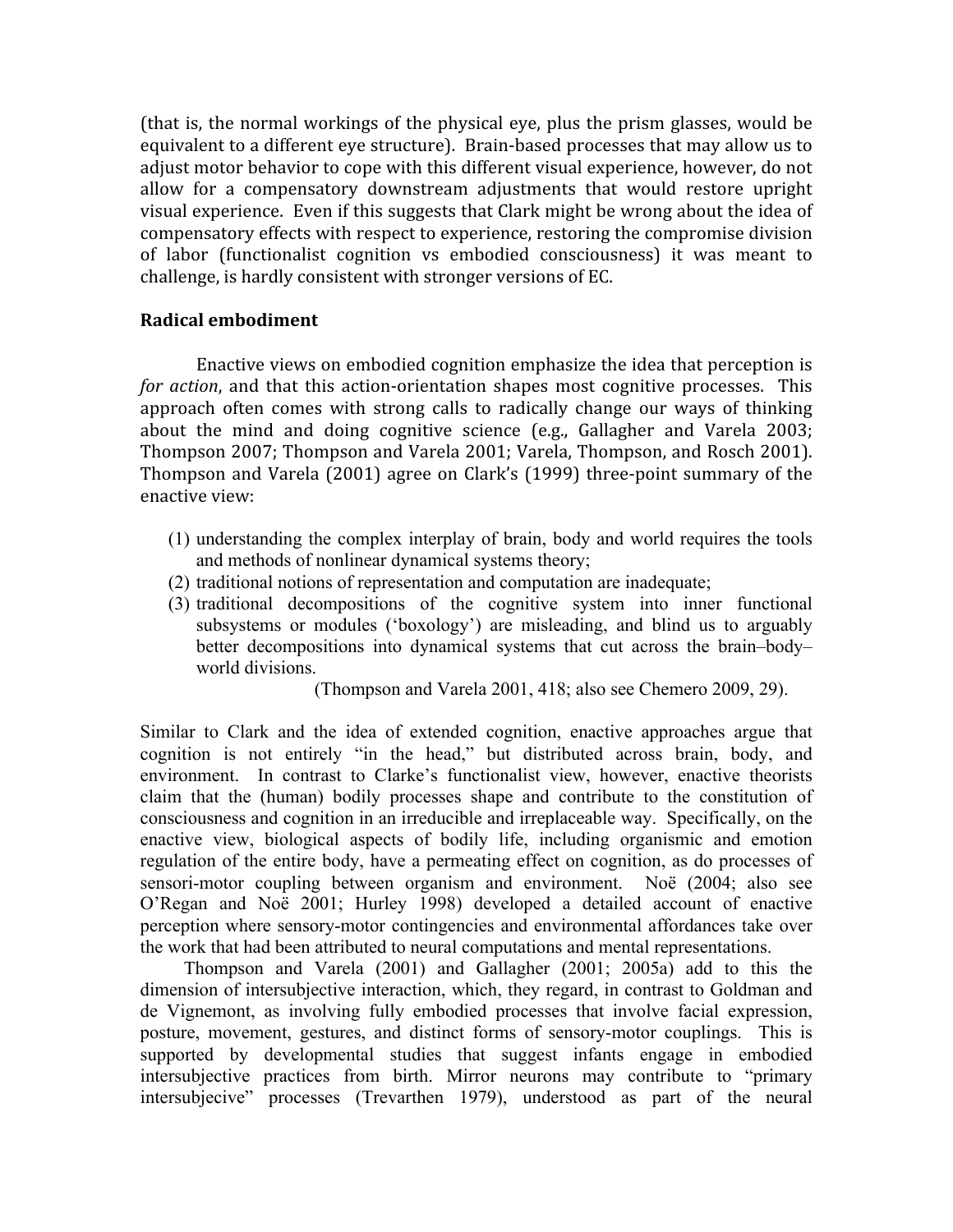underpinnings of enactive social perception of motor intentions and response preparation rather than a simulation or simple mirroring of mental states (Gallagher 2007). Context and social environment also contribute to "secondary intersubjective" (Trevarthen and Hubley 1978) practices starting at 9-12 months of age. In the intersubjective context, perception is often *for inter-action* with others, where perceptually-guided interaction becomes a principle of social cognition and generates meaning in a process of 'participatory sense-making' (De Jaegher and Di Paulo 2007; De Jaegher, Di Paulo, and Gallagher, in press; Gallagher 2009).

| Interpretation         | Minimal      | Embodied          | <b>Biological</b> | Embodied      | Radical                  |
|------------------------|--------------|-------------------|-------------------|---------------|--------------------------|
|                        | embodiment   | functionalism     | embodiment        | semantics     | (enactive)               |
|                        |              |                   |                   |               | embodiment               |
| Sectors of             | Social       | Perception/action | Perception/       | Higher-level  | Perception/              |
| cognition              | cognition    | & higher-level    | action            | cognition     | action, social           |
|                        |              | cognition         |                   |               | cognition                |
| Empirical              | Neuroscience | Experimental      | Biology,          | Linguistics,  | Developmental            |
| evidence               | (MNs,        | psychology,       | experimental      | psychology,   | psychology,              |
|                        | lesions)     | robotics.         | psychology        | neuroscience, | neuroscience,            |
|                        |              | engineering       |                   | cultural      | empirical                |
|                        |              |                   |                   | anthropology  | psychology               |
| <b>Consistent with</b> | Yes          | Yes               | Neutral           | Neutral       | No                       |
| <b>CC</b>              |              |                   |                   |               |                          |
| <b>Representations</b> | Strong yes   | Yes for           | Weak              | Weak          | N <sub>o</sub>           |
|                        |              | "representation   |                   |               |                          |
|                        |              | hungry"           |                   |               |                          |
|                        |              | processes and     |                   |               |                          |
|                        |              | minimal           |                   |               |                          |
|                        |              | representations   |                   |               |                          |
|                        |              | for action        |                   |               |                          |
| <b>Representatives</b> | Goldman &    | Clark, Wheeler,   | Shapiro,          | Johnson,      | Varela,                  |
|                        | De Vignemont | Rowlands          | <b>Beers</b>      | Lakoff,       | Thompson,                |
|                        |              |                   |                   |               |                          |
|                        |              |                   |                   |               |                          |
|                        |              |                   |                   | Nuñez,        | Noë, Gallagher,<br>Hutto |

**Table
1.
Different
theories
of
embodiment**

# **Conclusion**

It is often thought that EC approaches, even if they differ among themselves, are united in their opposition to traditional versions of computationalism and representationalism, but this is clearly not the case. Indeed, disagreements within the EC camp are primarily disagreements about just these issues. But perhaps one important outcome of the EC approaches is that they have moved the issues about computationalism and representationalism front and center, even in the minds of those who have taken less-embodied approaches. Thus there have been recent wholesale investigations into the concept of representation (e.g., Chemero 2009; Hutto 2008; Gallagher 2008; Ramsey 2007), as well as careful and somewhat defensive explanations of what representation means in analytic philosophy of mind (e.g., Burge 2010; and see Crane 2008 for a similar analysis). On the EC side, it seems incumbent to deliver on some promissory notes. As Chemero (2009) makes clear, it will be important to "scale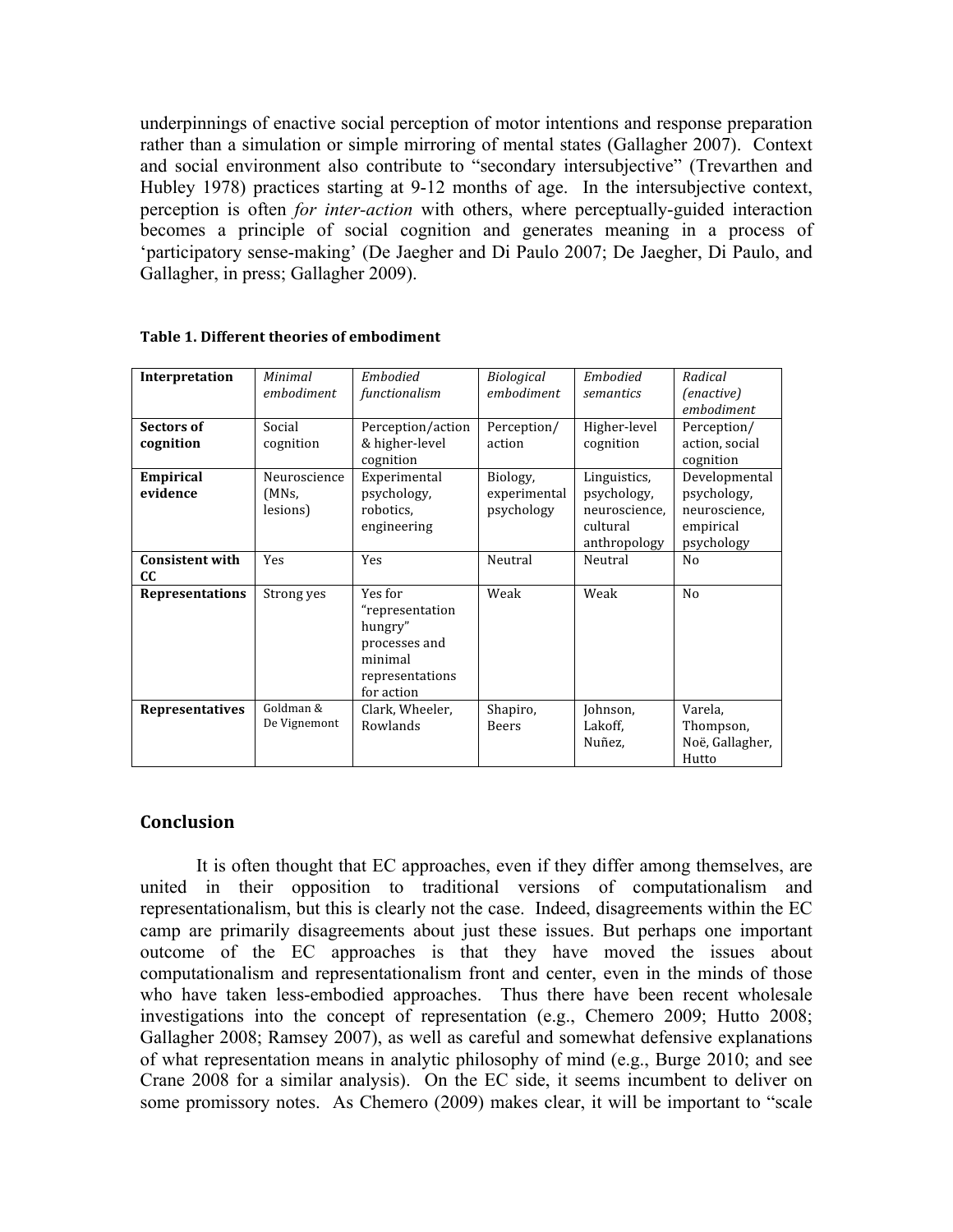up" dynamic systems approaches from the analysis of action and perception to higher cognitive performance in what are considered to be "representation-hungry" tasks (Clark and Toribio 1994). "It is still an open-question how far beyond minimally cognitive behaviors radical embodied cognitive science can get" (Chemero 2009, 43). Accordingly, within EC one of the most important and interesting debates is that between functionalist and radical versions, the first appealing to representations and eschewing any essentialist view of the body, the second dismissing representations and insisting on the ineliminable nature of the body. One of the leading theoretical questions in this field is whether it's possible to integrate these views (see Menary 2007) or to defend a non-functionalist and enactive version of the extended mind hypothesis (Gallagher, in press).

What is clear, however, in contrast to Goldman and de Vignemont's critical suggestions, is that embodied approaches to cognition are not brainless; the proper explanatory unit is brain-body-environment rather than the "body (understood literally)." Furthermore, EC is supported by good scientific evidence from a variety of disciplines, including brain science. Understood broadly, EC is also able to address multiple sectors of cognition, from action and perception, to social cognition, and more abstract, higherlevel cognition. Goldman and de Vignemont (2009) begin their essay dramatically by suggesting that "a specter is haunting the laboratories of cognitive science" – the  $EC$ reply can only be "*Bodies of the world unite … with your brains and your environments!"*

#### **References**

- Ballard, D. H., Hayhoe, M. M., Pook, P. K. and Rao, R. P. N. (1997). Deictic codes for the embodiment of cognition. *Behavioral and Brain Sciences* 20 (4), 723-67.
- Bauermeister, M. (1964). The effect of body tilt on apparent verticality, apparent body position and their relation. *Journal of Experimental Psychology,* 67, 142-147.
- Bechara, A., Damasio, H., Tranel, D. and. Damasio, A. R. (1997). Deciding advantageously before knowing the advantageous strategy. *Science* 275 (5304), 1293 – 1295.
- Beer, R. (2000). Dynamical approaches to cognitive science. *Trends in Cognitive Sciences* 4, 91-99.
- Brooks, R. (1991). Intelligence without representation. *Artificial Intelligence* 47, 139-59.
- Burge, T. (2010). Origins of perception.Paper presented as the *First 2010 Jean Nicod Prize Lecture*. Paris 14 June 2010.
- Cacioppo, J. T., Priester, J. R., & Bernston, G. G. (1993). Rudimentary determination of attitudes: II. Arm flexion and extension have differential effects on attitudes. *Journal of Personality and Social Psychology* 65, 5-17.
- Chen, S., & Bargh, J. A. (1999). Consequences of automatic evaluation: Immediate behavior predispositions to approach or avoid the stimulus. *Personality and Social Psychology Bulletin* 25: 215-224.
- Chemero, A. (2009). *Radical Embodied Cognitive Science*. Cambridge, MA: MIT Press.
- Chiel, H. and R. Beer. (1997). The brain has a body: Adaptive behavior emerges from interactions of nervous system, body and environment. *Trends in Neuroscience* 20 (1997), 553–57.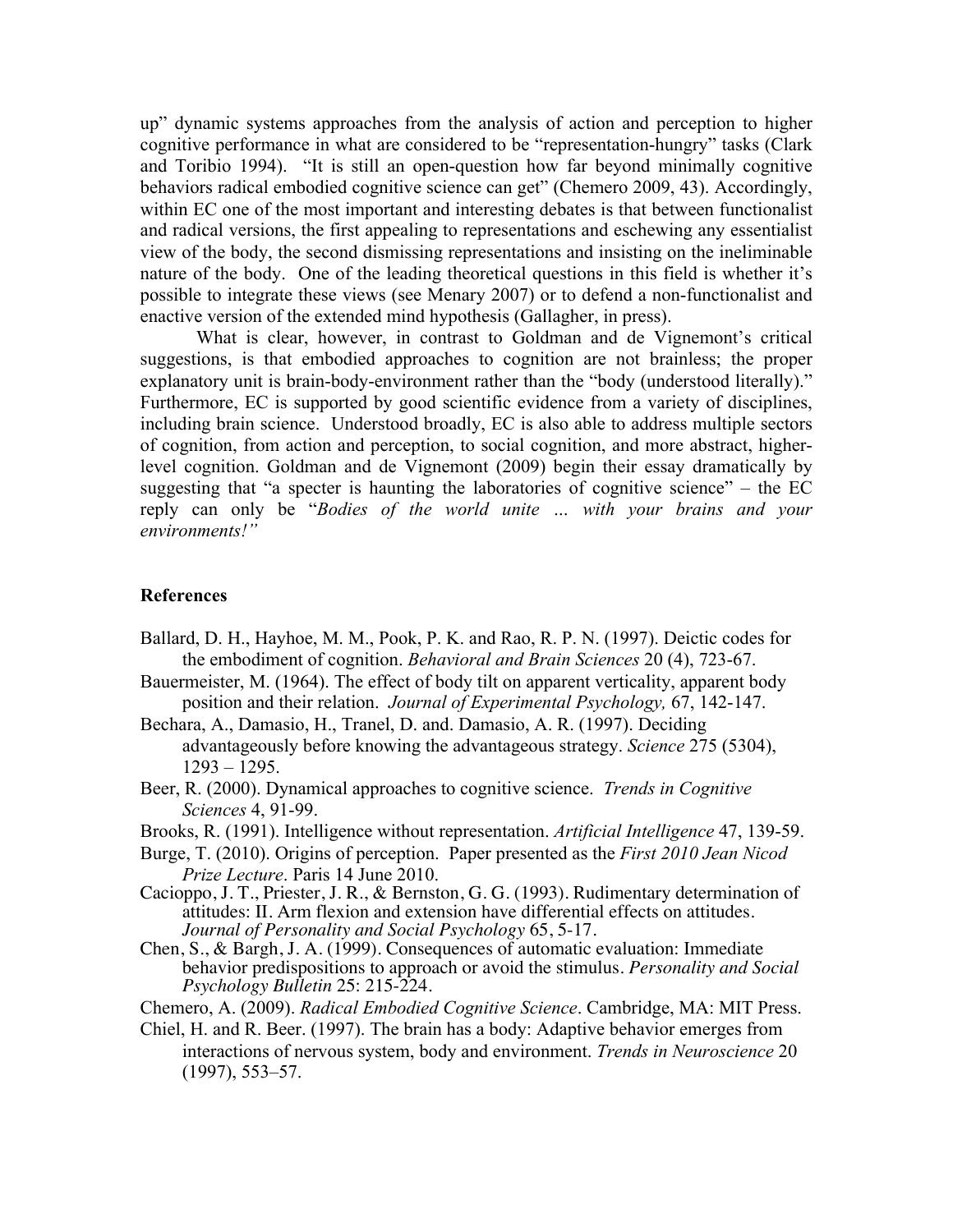- Cosmelli, D. and Thompson, E. (2007). Embodiment or envatment? Reflections on the bodily basis of consciousness. In J. Stewart, O. Gapenne, and E. di Paolo (eds.), *Enaction: Towards a New Paradigm for Cognitive Science*. Cambridge, MA: MIT Press.
- Churchland*,* P. S. Ramachandran*,* V. S. and Sejnowski*,* T. J. (1994). A critique of pure vision. In C. Koch and J. L. Davis (eds.), *Large-scale Neuronal Theories of the Brain*. Cambridge, MA: MIT Press.
- Clark, A. (2008a). *Supersizing the Mind: Reflections on Embodiment, Action, and Cognitive Extension.* Oxford: Oxford University Press.
- Clark, A. (2008b). Pressing the flesh: A tension on the study of the embodied, embedded mind. *Philosophy and Phenomenological Research* 76, 37–59.
- Clark, A. (1999). An embodied cognitive science? *Trends in Cognitive Sciences* 3 (9), 345-51.
- Clark, A. (1997). *Being There*. Cambridge, MA: MIT Press.
- Clark, A. and Grush, R. (1999). Towards a cognitive robotics. *Adaptive Behavior* 7 (1), 5-16.
- Clark, A. and Toribio, J. (1994). Doing without representing? *Synthese* 101, 401-431.
- Crane, T. (2008). Is perception a propositional attitude? *Philosophical Quarterly* doi: 10.1111/j.1467-9213.2008.608.x
- Damasio, A. (1994). *Descartes Error: Emotion, Reason, and the Human Brain.* New York: G. P. Putnam.
- De Jaegher, H., and Di Paolo, E. (2007). Participatory Sense-Making: An enactive approach to social cognition. *Phenomenology and the Cognitive Sciences* 6, 485- 507
- De Jaegher, H. Di Paulo, E. and Gallagher, S. (In press). Can social interaction constitute social cognition? *Trends in Cognitive Sciences*.
- French, R. (1990). Subcognition and the limits of the Turing test. *Mind* 99, 53–65.
- Gallagher, S. (in press). The overextended mind. *Versus: Quaderni di studi semiotici*.
- Gallagher, S. (2009). Two problems of intersubjectivity. *Journal of Consciousness Studies* 16, 298-308
- Gallagher, S. (2008). Are minimal representations still representations? *International Journal of Philosophical Studies* 16 (3), 351-69.
- Gallagher, S. (2007). Simulation trouble. *Social Neuroscience.* 2 (3-4), 353-65.
- Gallagher, S. (2005a). *How the Body Shapes the Mind*. Oxford: Oxford University Press.
- Gallagher, S. (2005b). Metzinger's matrix: Living the virtual life with a real body. *Psyche: An interdisciplinary journal of research on consciousnesss.* (http://psyche.cs.monash.edu.au/symposia/metzinger/Gallagher.pdf)
- Gallagher, S. (2001). The practice of mind: Theory, simulation, or interaction? *Journal of Consciousness Studies*, 8 (5–7), 83–107
- Gallagher, S. and Francisco Varela. (2003). Redrawing the map and resetting the time: Phenomenology and the cognitive sciences. *Canadian Journal of Philosophy*. Supplementary Volume 29, 93-132.
- Goldman, A. and De Vignemont, F. (2009). Is social cognition embodied? *Trends in Cognitive Sciences* 13 (4), 154‐59.
- Harris, C. S. (1965). Perceptual adaptation to inverted, reversed, and displaced vision. *Psychological Review,* 72, 419-444.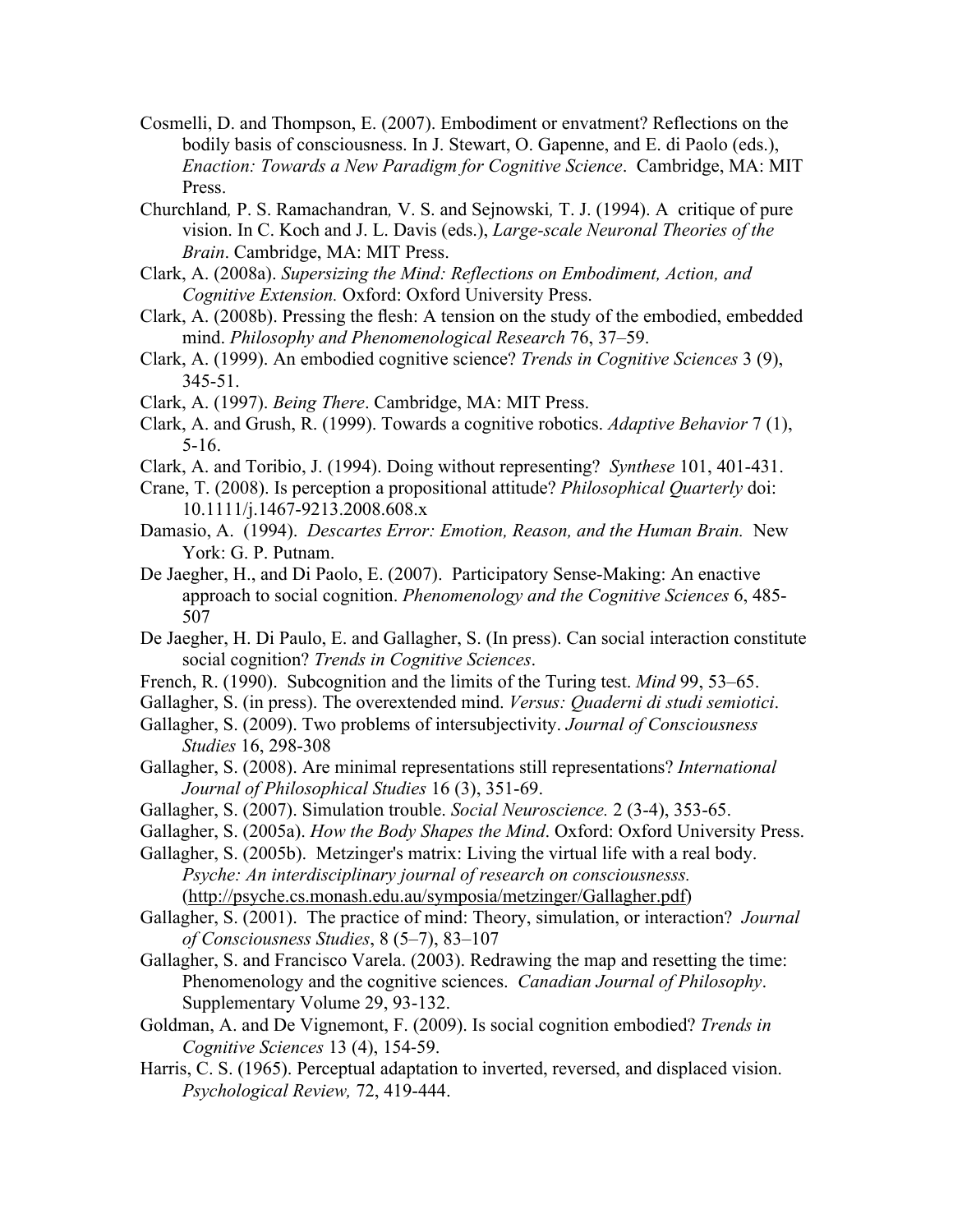Hurley, S. (1998). *Consciousness in Action*. Cambridge, MA: Harvard University Press.

- Hutto, D. (2008). *Folk Psychological Narratives The Sociocultural Basis of Understanding Reasons*. Cambridge, MA: MIT Press.
- Johnson, M. (2010). Metaphors and cognition. In S. Gallagher and M. Schmicking (eds.), *Handbook of Phenomenology and Cognitive Science*. Dordrecht: Springer.
- Johnson, M. (1987). *The Body in the Mind: The Bodily Basis of Meaning, Imagination, and Reason*. Chicago: University of Chicago Press.
- Johnson, M. and Lakoff, G. (2002). Why cognitive linguistics requires embodied realism. *Cognitive Linguistics* 13 (3), 245-63.
- Lakoff, G. (In press). The neural theory of metaphor. In R. Gibbs (ed.), *The Cambridge Handbook of Metaphor and Thought.* Cambridge: Cambridge University Press.
- Lakoff, G. and Johnson, M. (1999). *Philosophy in the Flesh: The Embodied Mind and its Challenge to Western Thought*. New York: Basic Books.
- Lakoff, G. and Núñez, R. (2000). *Where Mathematics Comes From*. New York: Basic Books.
- Linden, D. E. J., Kallenbach, U., Heineckeô, A. Singer, W. and Goebel, R. (1999). The myth of upright vision. A psychophysical and functional imaging study of adaptation to inverting spectacles. *Perception* 28, 469-81.
- Menary, R. (2007). *Cognitive Integration: Mind and Cognition Unbounded*. Basingstoke: Palgrave Macmillan.
- Noë, A. (2004). *Action in Perception*. Cambridge, MA: MIT Press.
- O'Regan, K. and Noë, A. (2001). A sensorimotor account of vision and visual consciousness. *Behavioral and Brain Sciences* 23, 939–973.
- Ramsay, W. (2007). *Representation Reconsidered.* Cambridge: Cambridge University Press.
- Rock, I. and Harris, C. S. (1967). Vision and touch. *Scientific American*, 216 (5), 96- 104.
- Rowlands, M. (2010). *The New Science of the Mind*. Cambridge, MA: MIT Press.
- Rowlands, M. (2006). *Body Language,* Cambridge, MA: MIT Press.
- Roll, J-P. and Roll, R.. (1988). From eye to foot: A proprioceptive chain involved in postural control. In G. Amblard, A. Berthoz, and F. Clarac (eds.), *Posture and Gait: Development, Adaptation, and Modulation* (pp. 155-164). Amsterdam: Excerpta Medica.
- Wapner, S. and Werner, H. (1965). An experimental approach to body perception from the organismic developmental point of view. In S. Wapner and H. Werner (eds.), *The Body Percept*. New York: Random House.
- Shapiro, L. A. (2004). *The Mind Incarnate.* Cambridge, MA: MIT Press.
- Shapiro, L. A. (2007). The embodied cognition research programme. *Philosophy Compass* 2/2 (2007), 338–346, 10.1111/j.1747-9991.2007.00064.x
- Straus, E. (1966). *Philosophical Psychology.* New York: Basic Books.
- Thompson, E. (2007). *Mind in Life: Biology, Phenomenology and the Sciences of Mind,*  Cambridge, MA: Harvard University Press.
- Thompson,
E.
and
Varela,
F.

(2001).
Radical
embodiment:
Neural
dynamics
and consciousness. *Trends
in
Cognitive
Sciences*5
(10),
418‐25